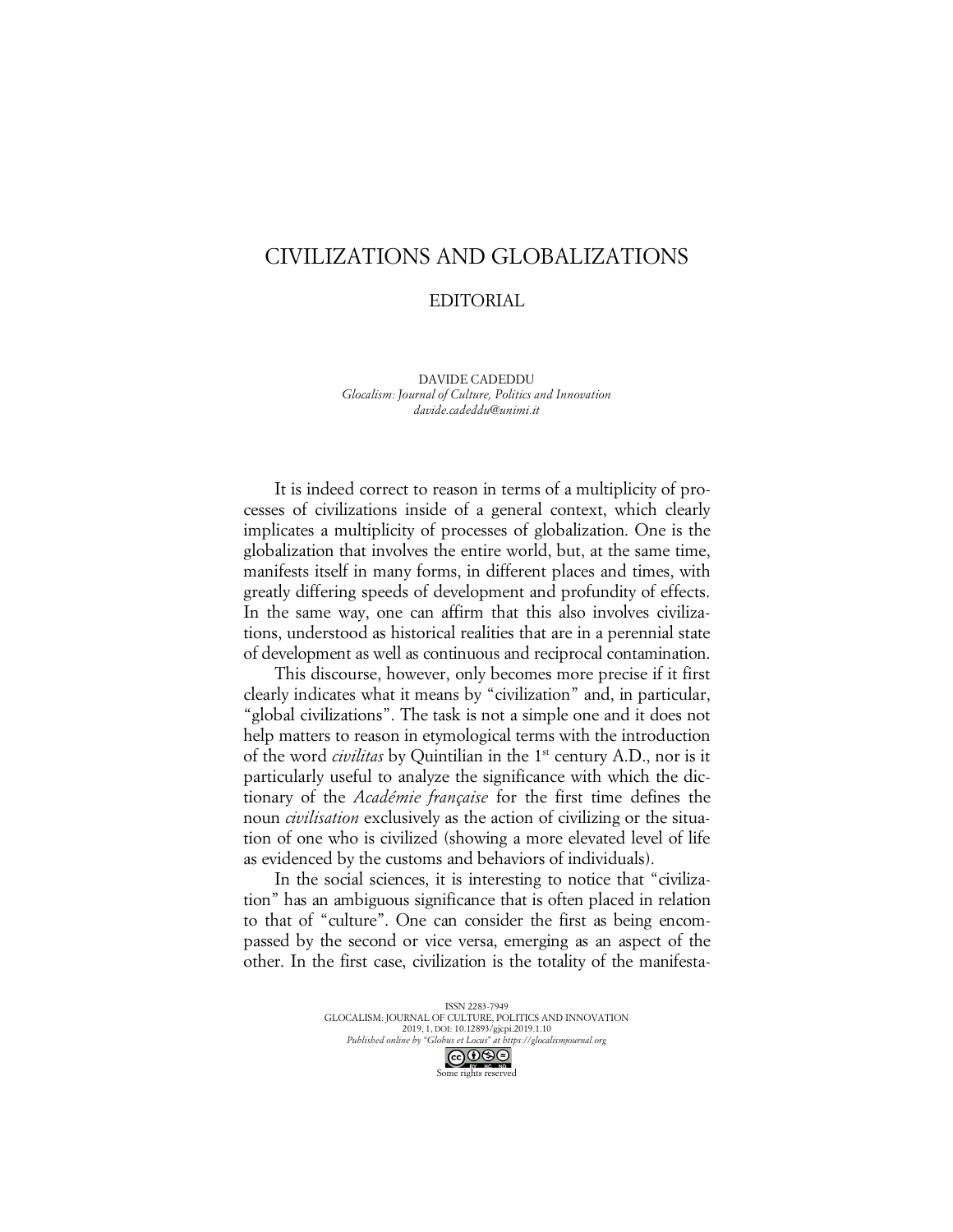## DAVIDE CADEDDU

tions of a society in a given epoch or in a series of epochs; while culture is that which has to do only with intellectual activity – an activity that is distinct from the economic and political spheres. In the second case, where culture takes on an all-encompassing significance, civilization is considered as a technical-instrumental aspect of culture, or as a superior form of culture since it implies the use of written language or urbanized life. In the second variant of the second meaning, every society possesses a culture, but not necessarily a civilization. In general, one can observe that the concept of culture tends to show a neutral use, while the concept of civilization expresses a point of view having to do with values, but it is in fact the ambiguity that "defines" the concept of civilization, above all because it was developed outside of defined disciplinary fields.

Even in this issue of *Glocalism*, the complexity and richness of the problem is noticeable as each author either implicitly or explicitly makes reference to a certain, though not well-defined, idea of civilization that is sometimes supported by a reference to this or that authoritative work in the field of sociology, anthropology or philosophy. It is therefore quite complex, if not impossible, to find a more precise common denominator and is, in the same way, evident that it will be needed in the future to develop a reflection that puts the new vocabulary of globalization in order, also in relation to the pregnant and illuminating dichotomy of culture and civilization.

Perhaps in these few lines, it is possible only to bring up the idea (that must find a much more significant and consistent theoretical development) regarding a new and useful place in which to collocate the concept of "civilization": exactly at the point of confluence between culture and politics in a way that represents that defining moment where culture formally manifests its political nature and politics understands its own cultural dimension.

Favoring an historical perspective, the only one able to offer a real and dynamic view of the process of globalization, it is possible to reason on the idea of civilization thinking of it only in a plural sense. A plurality of civilizations have existed, exist and will exist – each with different modalities of manifestation that certainly

> ISSN 2283-7949 GLOCALISM: JOURNAL OF CULTURE, POLITICS AND INNOVATION 2019, 1, DOI: 10.12893/gjcpi.2019.1.10 *Published online by "Globus et Locus" at https://glocalismjournal.org* Some rights reserved